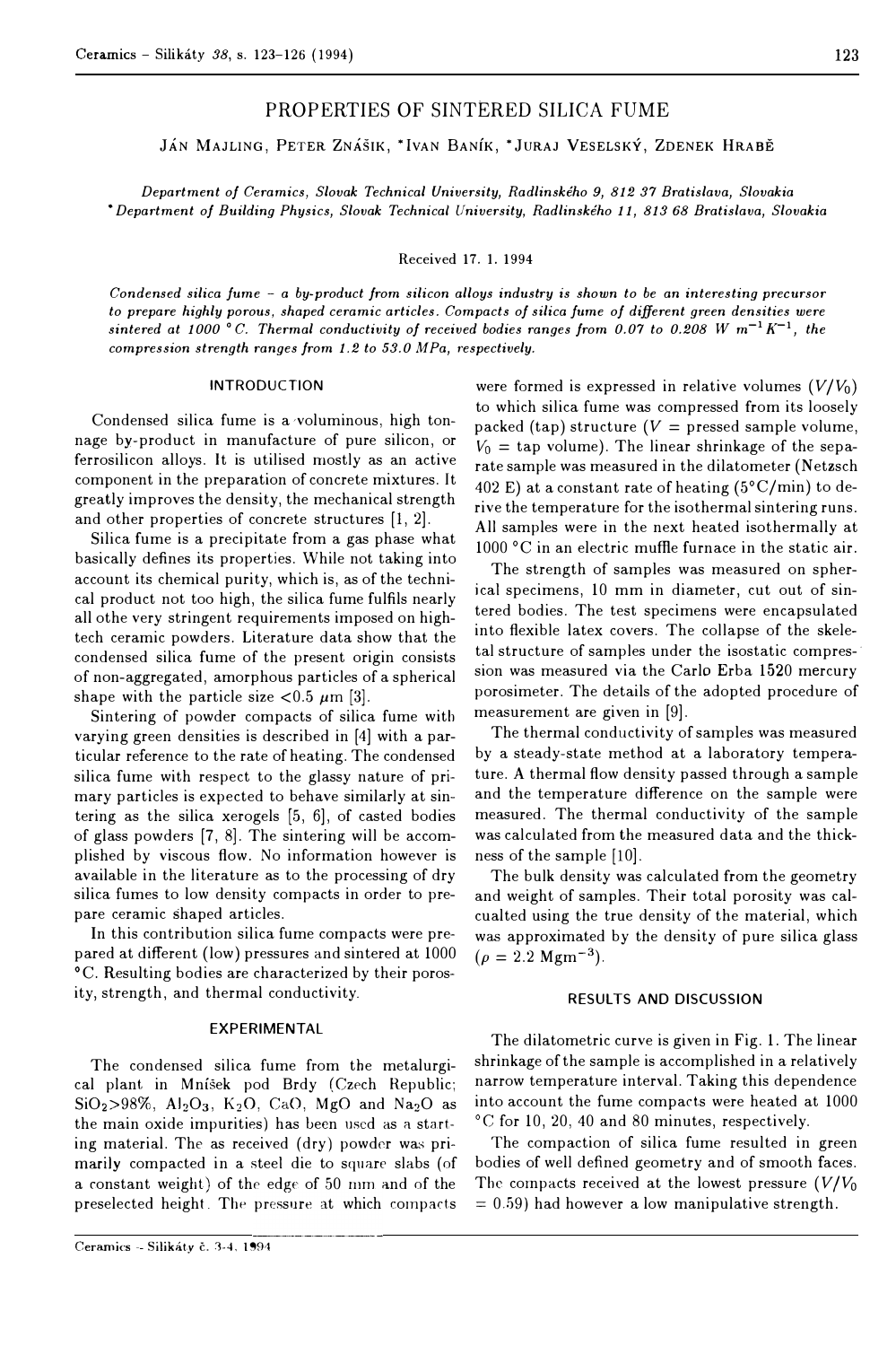

*Fig. 1. Dilatometric Curve of the Silica* Fume Sample.

*Table I.*  The Bulk Densities of Sintered Compacts (Mg  $m^{-3}$ ).

| Time of<br>sintering $/$ min | $V/V_0$                          |                                  |                                  |                                  |
|------------------------------|----------------------------------|----------------------------------|----------------------------------|----------------------------------|
|                              | 0.59                             | 0.51                             | 0.42                             | 0.34                             |
| 10<br>20<br>40<br>80         | 0.334<br>0.342<br>0.434<br>0.492 | 0.337<br>0.378<br>0.392<br>0.592 | 0.435<br>0.450<br>0.492<br>0.655 | 0.537<br>0.542<br>0.671<br>0.845 |

The bulk densities of sintered compacts are given **in** Tahle I, the thermal conductivity at room temperature is given **in** Tahle II, the porosity of samples **in** Tahle III and their compressive strengths in Ta hle IV. The non-standard method to determine the strength in compression was applied in this case because the highly porous bodies with fine pores and homogeneous pore distribution are especially suitable for this kind of measurement. The results on the absolute scale are comparable to the results received in axial compression tests. From given data, the particular dependencies have been generated graphically which are shown in Figs. 2-4. The respective functional surfaces were not further numerically smoothed.

The densification of samples comes out essentially from two different sources, from the mechanical packing of particles by an external pressure to receive the green structure and from the rearrangement of particles by the viscous flow during sintering. The quan-

| able |  |
|------|--|
|      |  |

The Thermal conductivity of Sintered Compacts at room Temperature (W m<sup>-1</sup>K<sup>-1</sup>).

| Time of<br>sintering $/min$ | $V/V_0$                          |                                  |                                  |                                  |
|-----------------------------|----------------------------------|----------------------------------|----------------------------------|----------------------------------|
|                             | 0.59                             | 0.51                             | 0.42                             | 0.34                             |
| 10<br>20<br>40<br>80        | 0.075<br>0.072<br>0.091<br>0.102 | 0.071<br>0.086<br>0.091<br>0.122 | 0.090<br>0.089<br>0.109<br>0.142 | 0.096<br>0.099<br>0.129<br>0.208 |

*Table III.* 

| Time of<br>sintering $/$ min | $V/V_0$                      |                              |                              |                              |
|------------------------------|------------------------------|------------------------------|------------------------------|------------------------------|
|                              | 0.59                         | 0.51                         | 0.42                         | 0.34                         |
| 10<br>20<br>40<br>80         | 84.9<br>84.5<br>80.4<br>77.7 | 83.0<br>82.9<br>82.3<br>73.2 | 80.3<br>79,6<br>77.8<br>70.4 | 75.5<br>75.5<br>69.6<br>61.8 |

titative description of the densification process and changes in the pore size distribution is in the course of the further study.

The strength of sapmles correlates with their bulk densities. ln the area of low primary compaction  $(V/V_0 \sim 0.59, 0.51)$  and short sintering time (10. 20, 40 min.) it is very low and the material has only a marginal manipulative strength similar to the manipulative strength of the green body (Fig. 3). The increase in strength is more pronounced either at higher compaction, or at longer periods of sintering.

The surface of the Fig. 3 is more or less concave what means that the densification mechanisms are not "mutually supportive" in the strength increase.

The superposition of changes of the total porosity and changes of the thermal conductivity is given in Fig. 4. In comparing thermal conductivites along individua! lines of equal porosity, it can be seen that thermal conductivites of samples at which the bulk density was attained at lower primary compression and longer heating tend to be always higher than thermal conductivities of more strongly compressed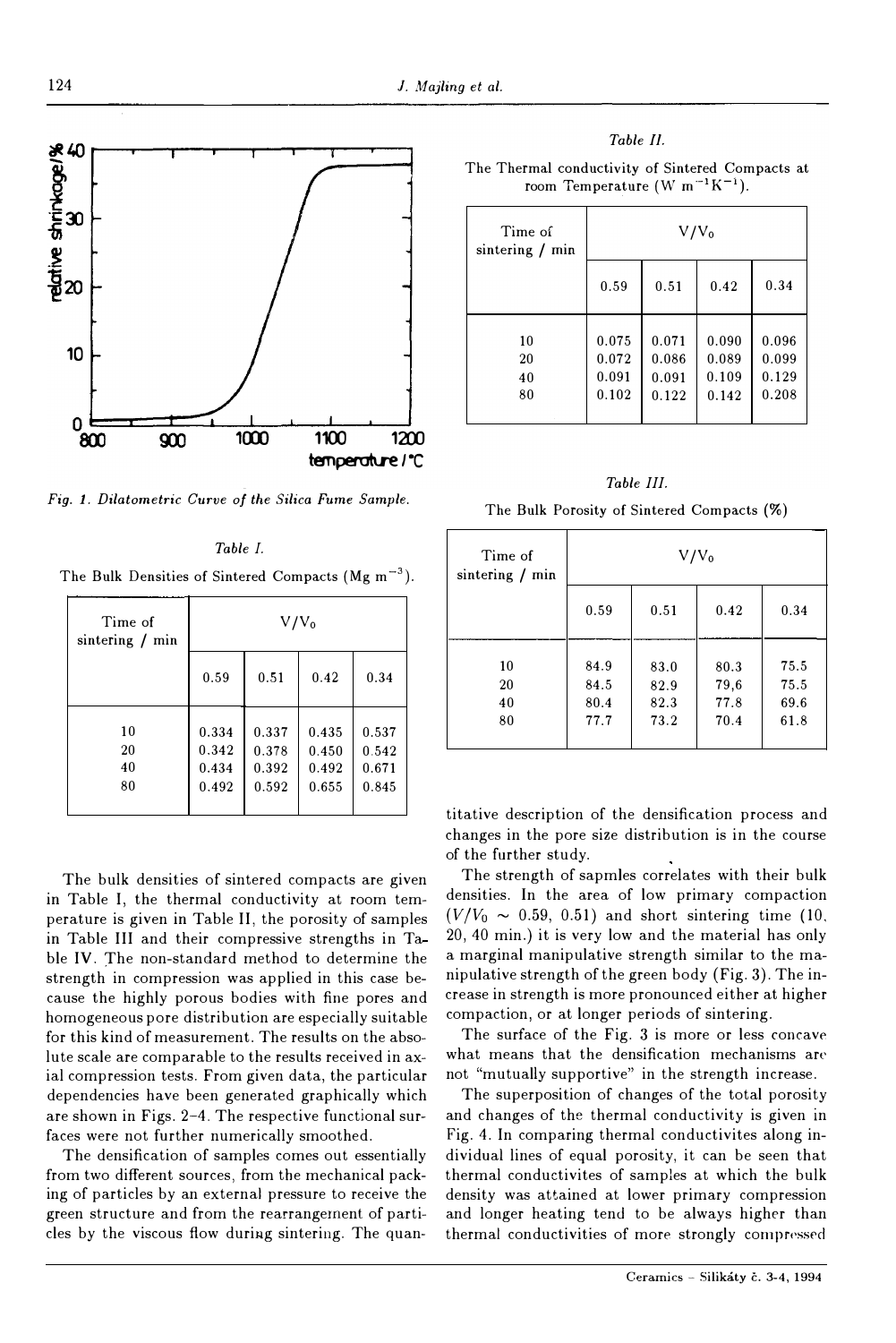Table IV. The Compressive Strength of Sintered Compacts (MPa).  $V/V_0$ Time of sintering / min 0.59  $0.51$  $0.42$ 0.34 10  $1.2$  $5.0$  $1.2$  $2.7$ 20  $1.3$  $1.4$  $3.7$ 9.9  $2.5$ 40  $2.8$  $4.0$ 11.3 80  $7.7$  $12.0$ 24.0 53.0



Fig. 2. Thermal Conductivity of Sintered Compacts in Dependence on Time of Sintering and Primary Compression.

samples heated for a shorter time. The densification. mechanisms then contribute unequall to the porosity distribution what is likely to have an interesting implication for the technology of these materials.

#### **CONCLUSIONS**

The behaviour of silica fumes at their compaction and sintering densification was studied. It is expressed by changes in the bulk density, thermal conductivity, and the mechanical strength of sintered bodies with respect to their processing conditions.

The results show that sintered compacts with thermal conductivity at the level of 0.01  $Wm^{-1}K^{-1}$ have



Fig. 3. Strength of Sintered Compacts in Dependence on Time of Sintering and Primary Compression.



Fig. 4. Superposition of Changes of the Total Porosity and Changes of the Thermal Conductivity of Sintered Compacts in Dependence on Time of Sintering and Primary Compression (- $-$  Total Porosity, %, - Thermal Conductivity,  $Wm^{-1}K^{-1}$ ).

a moderate strength (4-5 MPa). The highly sintered compacts with a strength in the interval of 25-50 MPa have thermal conductivity at a level of 0.15- $0.20 Wm^{-1}K^{-1}$ .

The received materials have an advantageous strength at their relatively high porosity. They may have therefore interesting engineering properties.